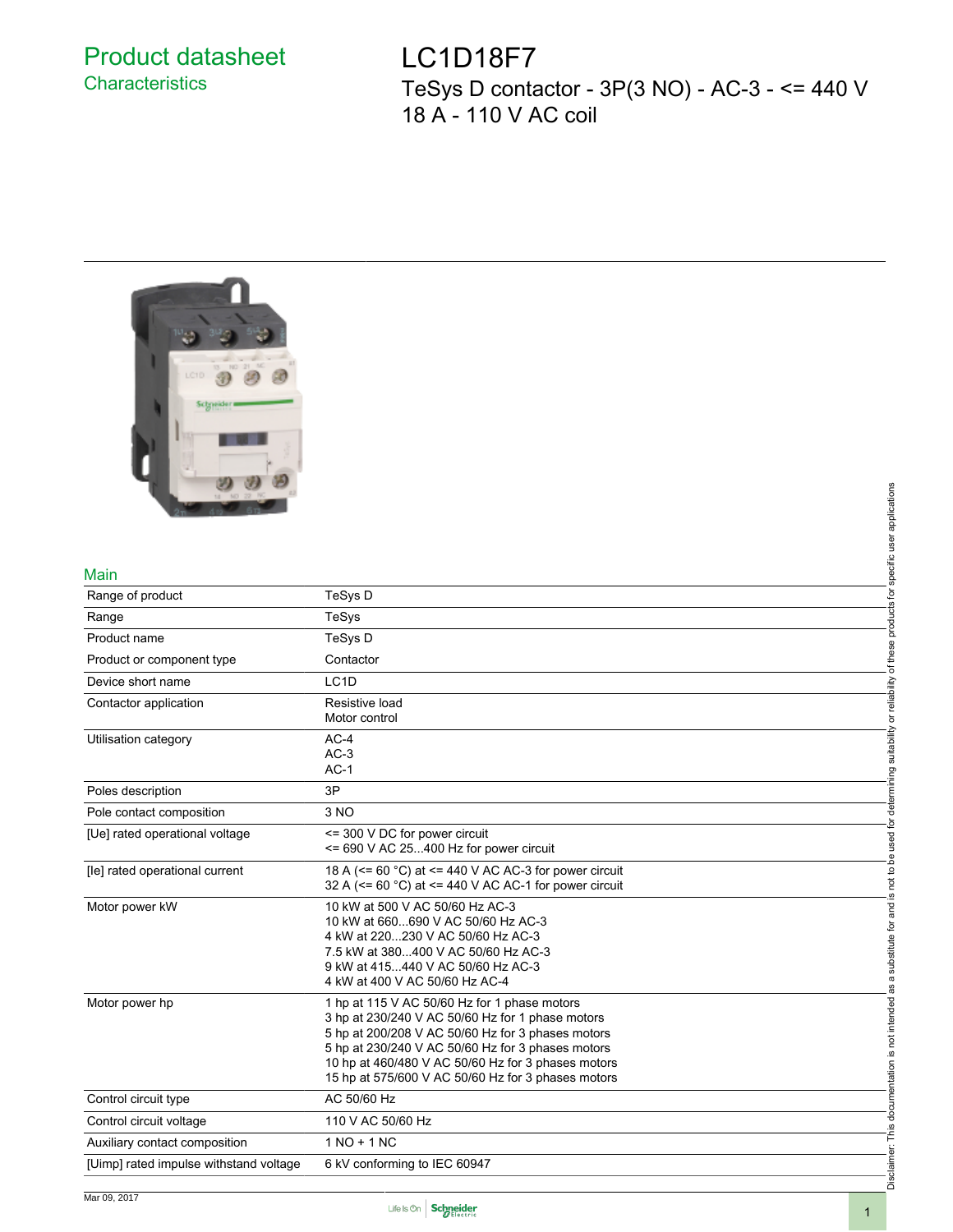| Overvoltage category                           | Ш                                                                                                                                                                                                                                                                                                                                                                                                                                                                                                                                                                                                                                                                                                                                                                                                                                                                                                                                                                                                   |  |
|------------------------------------------------|-----------------------------------------------------------------------------------------------------------------------------------------------------------------------------------------------------------------------------------------------------------------------------------------------------------------------------------------------------------------------------------------------------------------------------------------------------------------------------------------------------------------------------------------------------------------------------------------------------------------------------------------------------------------------------------------------------------------------------------------------------------------------------------------------------------------------------------------------------------------------------------------------------------------------------------------------------------------------------------------------------|--|
| [Ith] conventional free air thermal<br>current | 32 A at $\leq$ 60 °C for power circuit<br>10 A at $\leq$ 60 °C for signalling circuit                                                                                                                                                                                                                                                                                                                                                                                                                                                                                                                                                                                                                                                                                                                                                                                                                                                                                                               |  |
| Irms rated making capacity                     | 300 A at 440 V for power circuit conforming to IEC 60947<br>140 A AC for signalling circuit conforming to IEC 60947-5-1<br>250 A DC for signalling circuit conforming to IEC 60947-5-1                                                                                                                                                                                                                                                                                                                                                                                                                                                                                                                                                                                                                                                                                                                                                                                                              |  |
| Rated breaking capacity                        | 300 A at 440 V for power circuit conforming to IEC 60947                                                                                                                                                                                                                                                                                                                                                                                                                                                                                                                                                                                                                                                                                                                                                                                                                                                                                                                                            |  |
| [Icw] rated short-time withstand current       | 145 A <= 40 $^{\circ}$ C 10 s power circuit<br>240 A <= 40 $^{\circ}$ C 1 s power circuit<br>40 A <= 40 $^{\circ}$ C 10 min power circuit<br>84 A $\leq$ = 40 °C 1 min power circuit<br>100 A 1 s signalling circuit<br>120 A 500 ms signalling circuit<br>140 A 100 ms signalling circuit                                                                                                                                                                                                                                                                                                                                                                                                                                                                                                                                                                                                                                                                                                          |  |
| Associated fuse rating                         | 35 A gG at <= 690 V coordination type 2 for power circuit<br>50 A gG at <= 690 V coordination type 1 for power circuit<br>10 A gG for signalling circuit conforming to IEC 60947-5-1                                                                                                                                                                                                                                                                                                                                                                                                                                                                                                                                                                                                                                                                                                                                                                                                                |  |
| Average impedance                              | 2.5 mOhm at 50 Hz - Ith 32 A for power circuit                                                                                                                                                                                                                                                                                                                                                                                                                                                                                                                                                                                                                                                                                                                                                                                                                                                                                                                                                      |  |
| [Ui] rated insulation voltage                  | 600 V for power circuit certifications CSA<br>600 V for power circuit certifications UL<br>690 V for power circuit conforming to IEC 60947-4-1<br>690 V for signalling circuit conforming to IEC 60947-1<br>600 V for signalling circuit certifications CSA<br>600 V for signalling circuit certifications UL                                                                                                                                                                                                                                                                                                                                                                                                                                                                                                                                                                                                                                                                                       |  |
| <b>Electrical durability</b>                   | 1.65 Mcycles 18 A AC-3 at Ue <= 440 V<br>1 Mcycles 32 A AC-1 at Ue <= 440 V                                                                                                                                                                                                                                                                                                                                                                                                                                                                                                                                                                                                                                                                                                                                                                                                                                                                                                                         |  |
| Power dissipation per pole                     | 0.8 W AC-3<br>2.5 W AC-1                                                                                                                                                                                                                                                                                                                                                                                                                                                                                                                                                                                                                                                                                                                                                                                                                                                                                                                                                                            |  |
| Protective cover                               | With                                                                                                                                                                                                                                                                                                                                                                                                                                                                                                                                                                                                                                                                                                                                                                                                                                                                                                                                                                                                |  |
| Mounting support                               | Rail<br>Plate                                                                                                                                                                                                                                                                                                                                                                                                                                                                                                                                                                                                                                                                                                                                                                                                                                                                                                                                                                                       |  |
| Standards                                      | CSA C22.2 No 14<br>EN 60947-4-1<br>EN 60947-5-1<br>IEC 60947-4-1<br>IEC 60947-5-1<br><b>UL 508</b>                                                                                                                                                                                                                                                                                                                                                                                                                                                                                                                                                                                                                                                                                                                                                                                                                                                                                                  |  |
| <b>Product certifications</b>                  | GOST<br>UL<br><b>LROS</b><br><b>DNV</b><br>CCC<br><b>RINA</b><br><b>CSA</b><br>BV<br>GL                                                                                                                                                                                                                                                                                                                                                                                                                                                                                                                                                                                                                                                                                                                                                                                                                                                                                                             |  |
| Connections - terminals                        | Control circuit : screw clamp terminals 2 cable(s) 12.5 mm <sup>2</sup> - cable stiffness: flexible - with cable                                                                                                                                                                                                                                                                                                                                                                                                                                                                                                                                                                                                                                                                                                                                                                                                                                                                                    |  |
|                                                | end<br>Power circuit : screw clamp terminals 1 cable(s) 16 mm <sup>2</sup> - cable stiffness: flexible - with cable end<br>Control circuit : screw clamp terminals 1 cable(s) 14 mm <sup>2</sup> - cable stiffness: flexible - without cable<br>end<br>Control circuit : screw clamp terminals 2 cable(s) 14 mm <sup>2</sup> - cable stiffness: flexible - without cable                                                                                                                                                                                                                                                                                                                                                                                                                                                                                                                                                                                                                            |  |
|                                                | end<br>Control circuit : screw clamp terminals 1 cable(s) 14 mm <sup>2</sup> - cable stiffness: flexible - with cable end<br>Control circuit : screw clamp terminals 1 cable(s) 14 mm <sup>2</sup> - cable stiffness: solid - without cable end<br>Control circuit : screw clamp terminals 2 cable(s) 14 mm <sup>2</sup> - cable stiffness: solid - without cable end<br>Power circuit : screw clamp terminals 1 cable(s) 1.56 mm <sup>2</sup> - cable stiffness: flexible - without cable<br>end<br>Power circuit : screw clamp terminals 2 cable(s) 1.56 mm <sup>2</sup> - cable stiffness: flexible - without cable<br>end<br>Power circuit : screw clamp terminals 2 cable(s) 14 mm <sup>2</sup> - cable stiffness: flexible - with cable end<br>Power circuit : screw clamp terminals 1 cable(s) 1.56 mm <sup>2</sup> - cable stiffness: solid - without cable<br>end<br>Power circuit : screw clamp terminals 2 cable(s) 1.56 mm <sup>2</sup> - cable stiffness: solid - without cable<br>end |  |
| Tightening torque                              | Power circuit: 1.7 N.m - on screw clamp terminals - with screwdriver flat Ø 6 mm<br>Power circuit : 1.7 N.m - on screw clamp terminals - with screwdriver Philips No 2<br>Control circuit : 1.7 N.m - on screw clamp terminals - with screwdriver flat $\varnothing$ 6 mm<br>Control circuit : 1.7 N.m - on screw clamp terminals - with screwdriver Philips No 2                                                                                                                                                                                                                                                                                                                                                                                                                                                                                                                                                                                                                                   |  |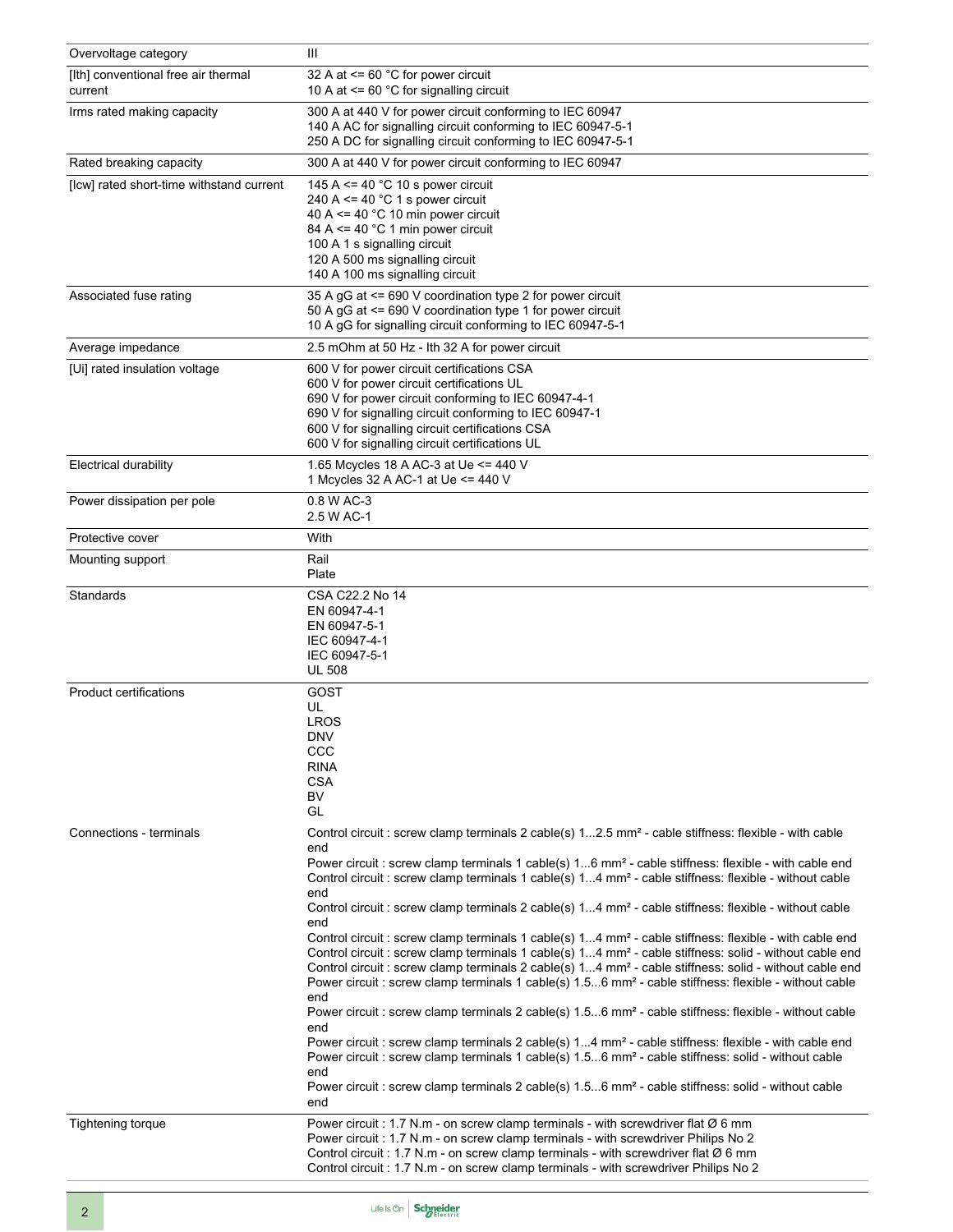| Operating time           | 419 ms opening<br>1222 ms closing                                                                                                                                    |
|--------------------------|----------------------------------------------------------------------------------------------------------------------------------------------------------------------|
| Safety reliability level | B10d = 1369863 cycles contactor with nominal load conforming to EN/ISO 13849-1<br>B10d = 20000000 cycles contactor with mechanical load conforming to EN/ISO 13849-1 |
| Mechanical durability    | 15 Mcvcles                                                                                                                                                           |
| Operating rate           | 3600 cyc/h at $\leq$ 60 °C                                                                                                                                           |

### **Complementary**

| Coil technology                 | Without built-in suppressor module                                                                                                |  |
|---------------------------------|-----------------------------------------------------------------------------------------------------------------------------------|--|
| Control circuit voltage limits  | 0.30.6 Uc drop-out at 60 °C, AC 50/60 Hz<br>0.81.1 Uc operational at 60 °C, AC 50 Hz<br>0.851.1 Uc operational at 60 °C, AC 60 Hz |  |
| Inrush power in VA              | 70 VA at 20 °C (cos φ 0.75) 60 Hz<br>70 VA at 20 °C (cos φ 0.75) 50 Hz                                                            |  |
| Hold-in power consumption in VA | 7.5 VA at 20 °C (cos φ 0.3) 60 Hz<br>7 VA at 20 °C (cos φ 0.3) 50 Hz                                                              |  |
| Heat dissipation                | 23 W at 50/60 Hz                                                                                                                  |  |
| Auxiliary contacts type         | Type mechanically linked (1 NO + 1 NC) conforming to IEC 60947-5-1<br>Type mirror contact (1 NC) conforming to IEC 60947-4-1      |  |
| Signalling circuit frequency    | 25.400 Hz                                                                                                                         |  |
| Minimum switching current       | 5 mA for signalling circuit                                                                                                       |  |
| Minimum switching voltage       | 17 V for signalling circuit                                                                                                       |  |
| Non-overlap time                | 1.5 ms on energisation between NC and NO contact<br>1.5 ms on de-energisation between NC and NO contact                           |  |
| Insulation resistance           | > 10 MOhm for signalling circuit                                                                                                  |  |
| Motor power range AC-3          | 711 kW 380440 V 3 phases<br>711 kW 480500 V 3 phases<br>46 kW 200240 V 3 phases                                                   |  |
| Motor starter type              | Direct on-line contactor                                                                                                          |  |
| Contactor coil voltage          | 110 V AC                                                                                                                          |  |

#### Environment

| IP degree of protection                                  | IP2x front face conforming to IEC 60529                                                                                                                                  |
|----------------------------------------------------------|--------------------------------------------------------------------------------------------------------------------------------------------------------------------------|
| Protective treatment                                     | TH conforming to IEC 60068-2-30                                                                                                                                          |
| Pollution degree                                         | 3                                                                                                                                                                        |
| Ambient air temperature for operation                    | $-2060 °C$                                                                                                                                                               |
| Ambient air temperature for storage                      | $-6080 °C$                                                                                                                                                               |
| Permissible ambient air temperature<br>around the device | $-4070$ °C at Uc                                                                                                                                                         |
| Operating altitude                                       | 3000 m without derating in temperature                                                                                                                                   |
| Fire resistance                                          | 850 °C conforming to IEC 60695-2-1                                                                                                                                       |
| Flame retardance                                         | V1 conforming to UL 94                                                                                                                                                   |
| Mechanical robustness                                    | Vibrations contactor open 2 Gn, 5300 Hz<br>Vibrations contactor closed 4 Gn, 5300 Hz<br>Shocks contactor open 10 Gn for 11 ms<br>Shocks contactor closed 15 Gn for 11 ms |
| Height                                                   | 77 mm                                                                                                                                                                    |
| Width                                                    | 45 mm                                                                                                                                                                    |
| Depth                                                    | 86 mm                                                                                                                                                                    |
| Product weight                                           | $0.33$ kg                                                                                                                                                                |

| <b>Offer Sustainability</b> |                                                                                                                       |
|-----------------------------|-----------------------------------------------------------------------------------------------------------------------|
| Sustainable offer status    | Green Premium product                                                                                                 |
| RoHS (date code: YYWW)      | Compliant - since 0627 - Schneider Electric declaration of conformity<br>Schneider Electric declaration of conformity |
| REACh                       | Reference not containing SVHC above the threshold                                                                     |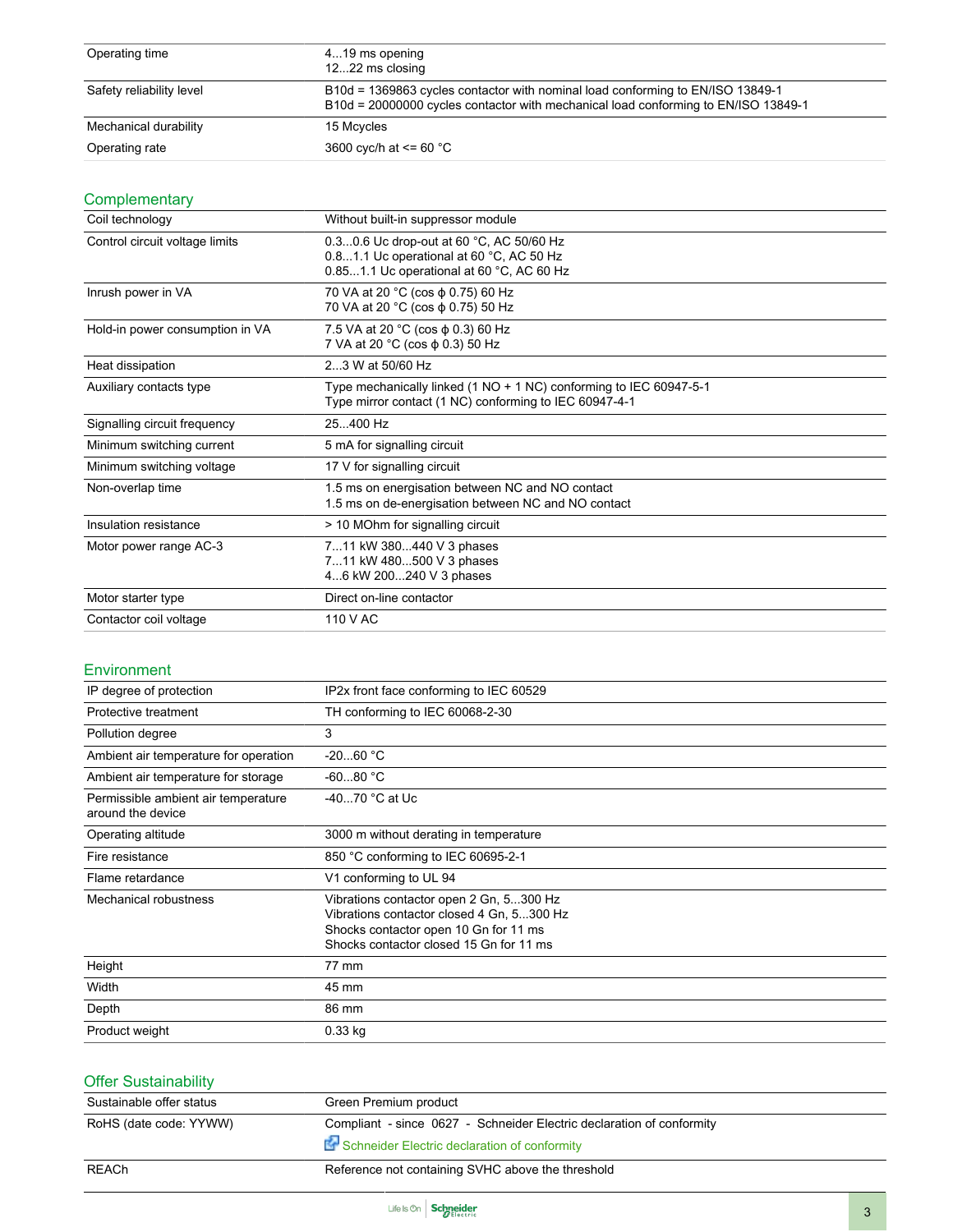|  | Reference not containing SVHC above the threshold |
|--|---------------------------------------------------|
|--|---------------------------------------------------|

| Product environmental profile    | Available<br>Product environmental |
|----------------------------------|------------------------------------|
| Product end of life instructions | Available<br>End of life manual    |

### Contractual warranty

Warranty period 18 months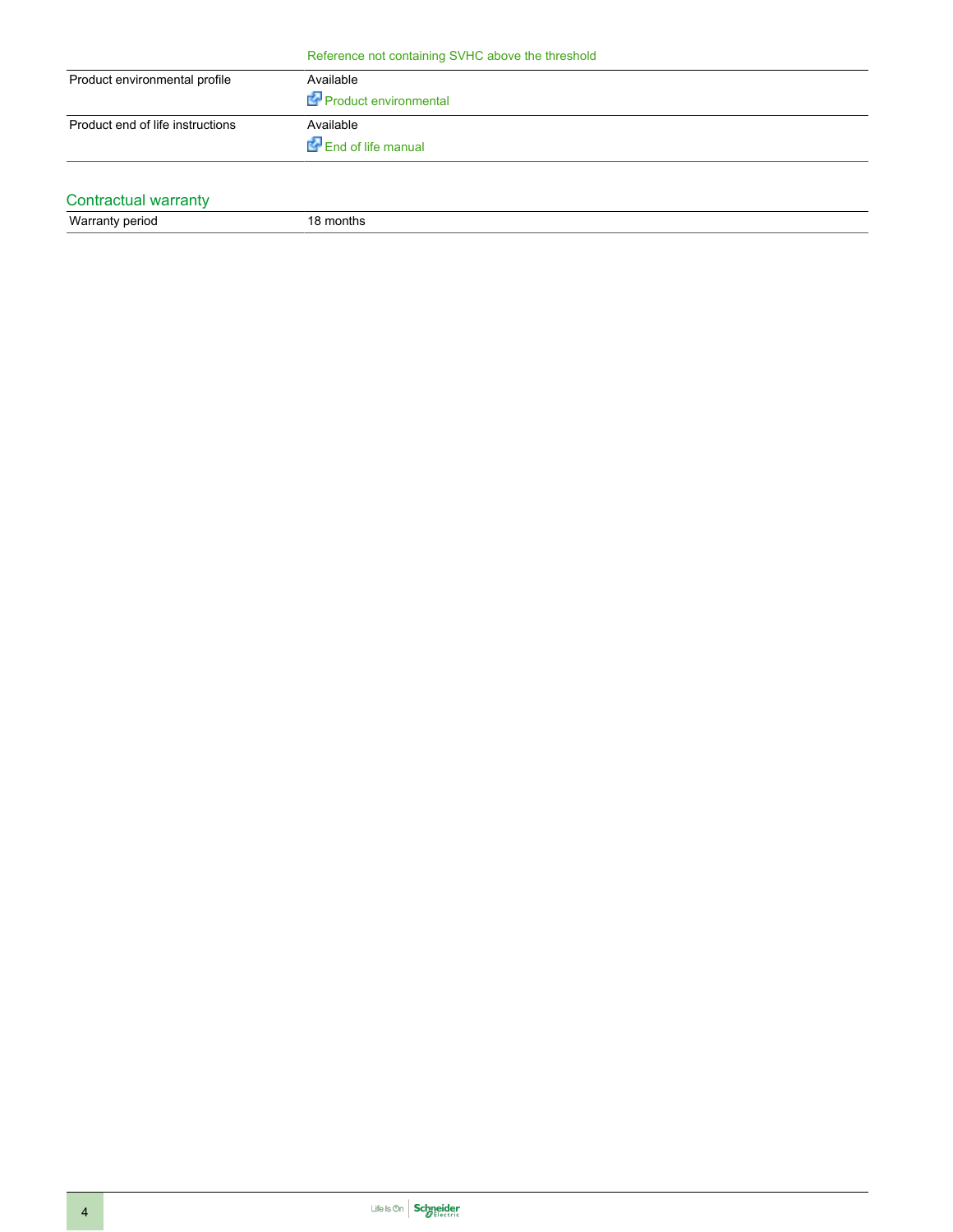Product datasheet Dimensions Drawings

## LC1D18F7

#### Dimensions



# (1) Including LAD 4BB<br>(2) Minimum electrical

Minimum electrical clearance

| LC <sub>1</sub>                           |                                              | D09D18      | D093D123      | D099D129 |
|-------------------------------------------|----------------------------------------------|-------------|---------------|----------|
| b.                                        | without add-on blocks                        | 77          | 99            | 80       |
| b1                                        | with LAD 4BB                                 | 94          | 107           | 95.5     |
| with LA4 De2 <sub>10</sub> <sup>(1)</sup> |                                              | $123^{(1)}$ | $111.5^{(1)}$ |          |
| with LA4 DF1 (ATI)                        |                                              | $132^{(1)}$ | $120.5^{(1)}$ |          |
| with LA4 DW <sub>2</sub> B <sup>ID</sup>  |                                              | $139^{(1)}$ | $127.5^{(1)}$ |          |
| l c                                       | without cover or add-on blocks               | 84          | 84            | 84       |
|                                           | with cover, <b>&amp; Conductive Conducts</b> | 86          | 86            |          |
| c1 l                                      | with LAD N or C (2 or 4 contacts)            | 117         | 117           | 117      |
| c2                                        | with LA6 DK10, LAD 6K10                      | 129         | 129           | 129      |
| c3                                        | with LAD T, R, S                             | 137         | 137           | 137      |
|                                           | with LAD T, RI, 1S and sealing cover         | 141         | 141           |          |
| (1)                                       | Including LAD 4BB.                           |             |               |          |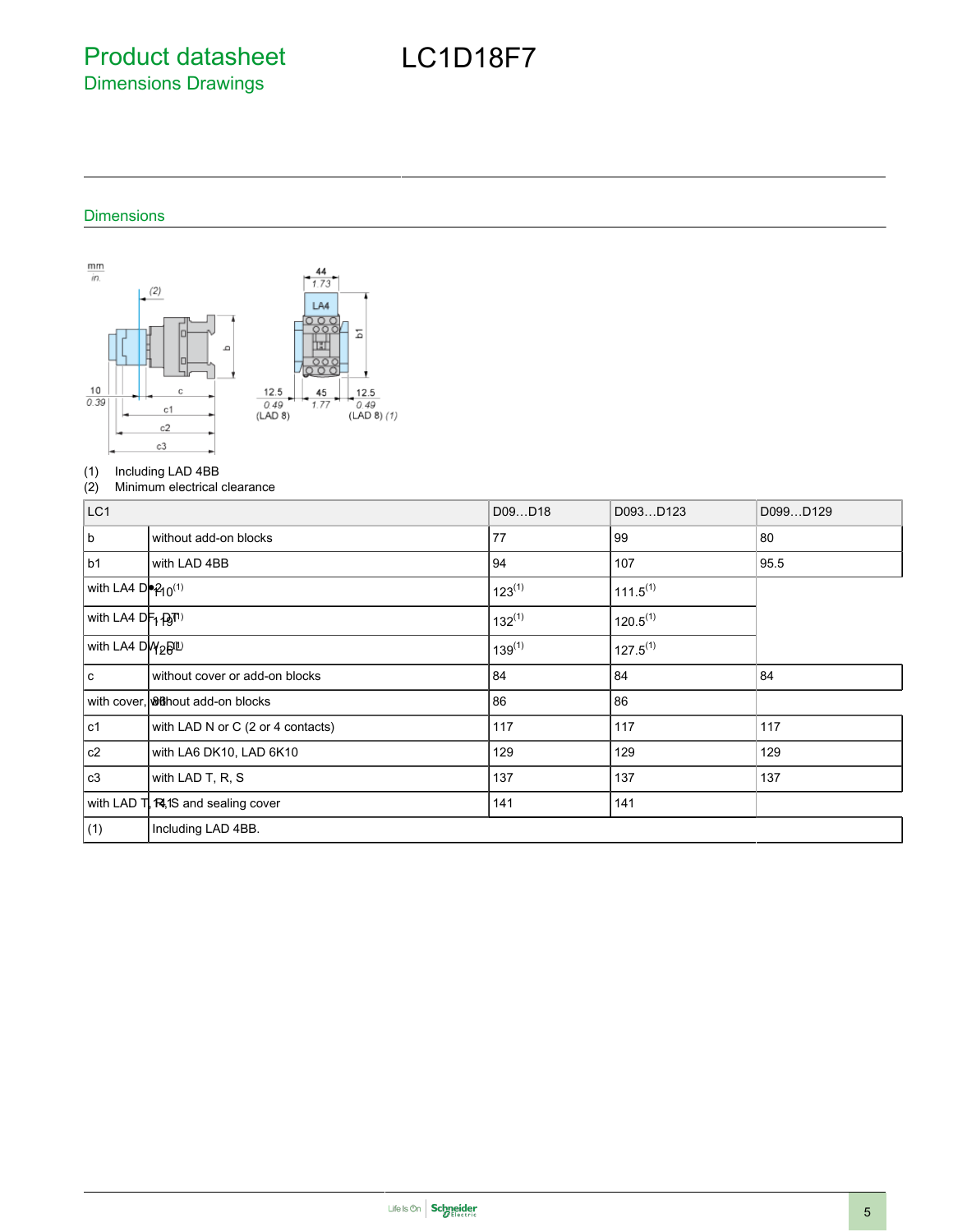Wiring